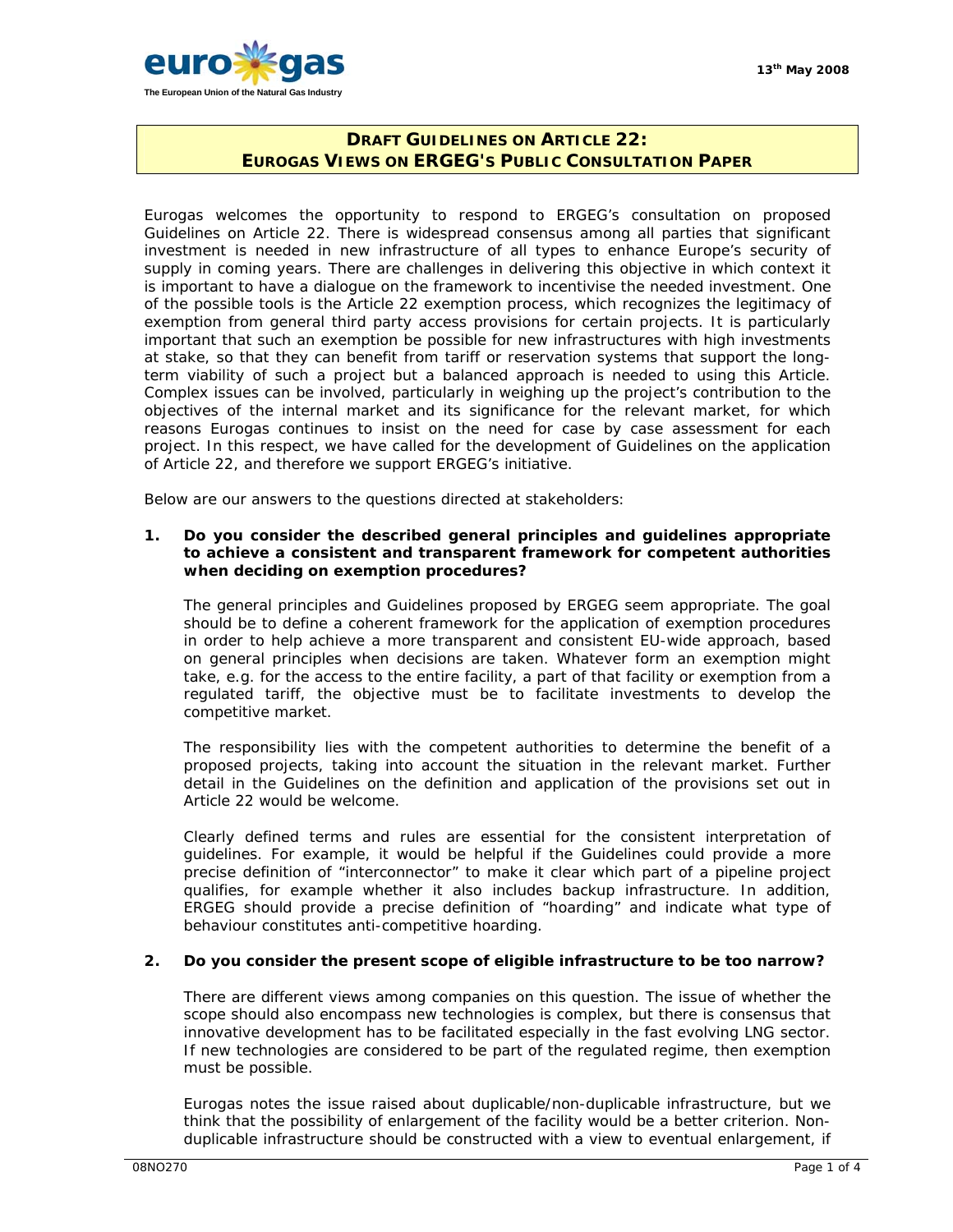

technically possible. If enlargement is not possible or the infrastructure cannot be easily duplicated, then partial exemption would be most appropriate.

## **3. Do you consider open season (or comparable) procedures an important tool in assessing market demand for capacity with respect to determining the size of the project applying for exemption, as well as in the subsequent capacity allocation? Should open season (or comparable) procedures be mandatory?**

Open season (or comparable) procedures are important in assessing demand for capacity. It should not necessarily be the only means of determining the capacity of a project – other aspects have to be taken into account. As the question, however implies, there could be more than one procedure to establish market demand and the Guidelines should not rule out that possibility as long as the assessment process is non-discriminatory and transparent, and covers all possible users.

ERGEG therefore may wish to consider a process whereby project sponsors can satisfy the exemption criteria without conducting an open season. A preliminary market analysis of the market could be carried out by the regulatory authority to decide if the normal requirement for an open season could be waived.

Open seasons (or comparable market procedures) ensuring transparent consultation on users' needs should be accompanied by well functioning capacity allocation process but this is a different stage in the process. The capacity allocation process should ensure a required level of new investment on a scale to meet on an economic basis the needs of users for non exempted capacity (underpinned largely by firm commitments).

The outcome of the capacity allocation process should be non-discriminatory, and reflect as far as possible the demand for capacity from players in the relevant market and the contractual volumes they are to deliver to their consumers.

# **4. Should open seasons also be used to allocate equity?**

We would not support the use of open seasons to allocate equity. When companies decide to enter into a co-ownership in a facility, one part of the decision is based on the quality of the other co-owners and their ability to take risks all together. The decision should remain under the responsibility of the companies sharing participating interest in a facility. It is their responsibility to decide with which parties they want to share risk over several years.

We believe that ownership structures are not the responsibility of sector regulators unless addressed within the scope of their responsibilities in agreement with competition authorities.

## **5. Some stakeholders think that Art. 22 should be applied differently to LNG terminals as they may be generally better suitable for enhancing competition and security of supply than other types of eligible infrastructure. What is your point of view on this? If you agree, how should this be reflected in the guidelines?**

In the view of Eurogas, LNG terminals like other investments should also be subject to a case by case assessment, under the implementation of Article 22. Ultimately LNG terminals have to be subject to the same main criteria as other projects for which exemption is sought. The Guidance notes may find it useful to refer to broad considerations that will apply to LNG terminals, and care has to be taken not to weaken shippers' ability to use LNG terminals to compete for gas in the growing global market. There may also be technical aspects to be highlighted in the Guidelines. LNG plants have specific technical constraints linked to the character of input (LNG carriers)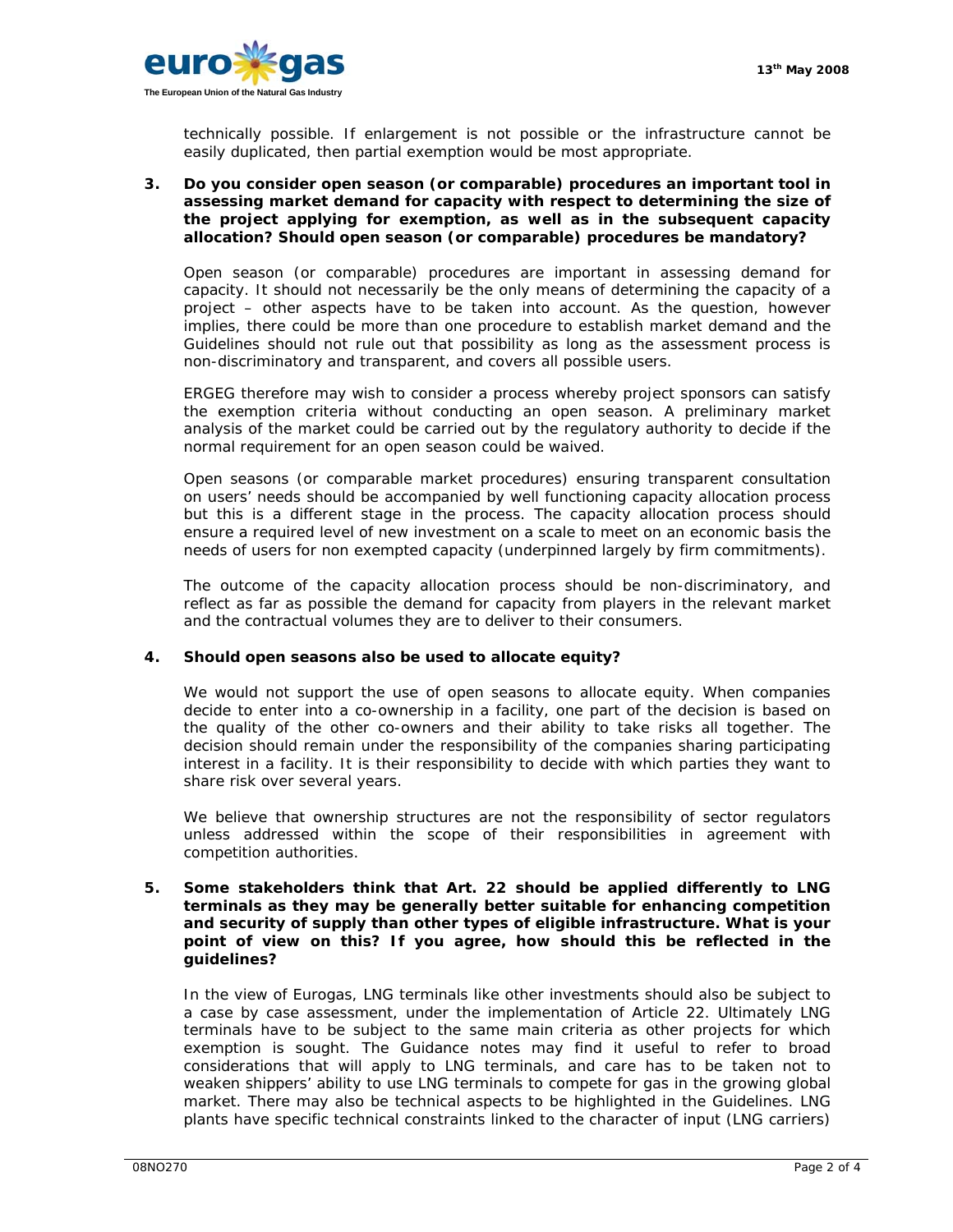

and the whole LNG process, with consequences for the required level of flexibility and the possible number of users.

## **6. Are the described criteria for assessing the effects of an investment in infrastructure on enhancement of competition in gas supply appropriate?**

Criteria described in the draft seem appropriate, but need clearer definition. Some areas are vague and therefore risk being applied in a subjective manner. A clearer definition will also help give the project sponsors and other stakeholders a clearer understanding of the steps that need to be taken.

## **7. Are the described criteria for assessing the effects of an investment in infrastructure on enhancement of security of supply appropriate?**

They are appropriate but as the wording implies, the list is not exhaustive as there are numerous ways in which security of supply can be improved.

### **8. Are the described criteria for the risk assessment appropriate?**

The criteria seem to apply only to RTPA, and we think it is necessary to clarify that the exemptions may be granted under Article 22 to infrastructure with both NTPA and RTPA. Also it is not clear how anti-hoarding mechanisms would be applied to exempted capacity in case of a partial exemption, and how it would be established that capacity hoarding is taking place or not. The following statement might be added "For LNG facilities, the commercial risks linked with the splitting of the capacity have to be assessed".

## **9. Are the described criteria for assessing whether the exemption is not detrimental to competition or the effective functioning of the internal gas market or the efficient functioning of the regulated system to which the infrastructure is connected, appropriate?**

In relation to the possible criteria set out in 3.2.2, "needed capacity expansions to meet future demand" is perhaps the most important, as that will enlarge capacity and potentially contribute to diversification, and security of supply, important objectives of EU policy.

# **10. To what extent should consultations with neighbouring authorities be done?**

It would be useful to have more detail on what "consultations" would consist of, and to what extent they would potentially affect the decision-making process of an application for an exemption. In general, however, increased co-operation especially among NRAs is supported. Decision making could be streamlined if authorities carry out joint assessments.

Consultations with neighbouring countries are appropriate in the case of an interconnector, to set up common or at least compatible rules for the facility on each side of the border, ensuring also that it should enhance competition in national and regional markets and at European level.

The consultation process should include stakeholders in the neighbouring states that may benefit from the planned investment.

**11. Parts 3.3.1.1 and 3.3.1.2 of the proposed guidelines deal respectively with partial and full exemptions. Do you consider the described decisions (partial/full exemption) appropriate in safeguarding the goal of Directive 2003/55/EC in making all existing infrastructure available on a non-**